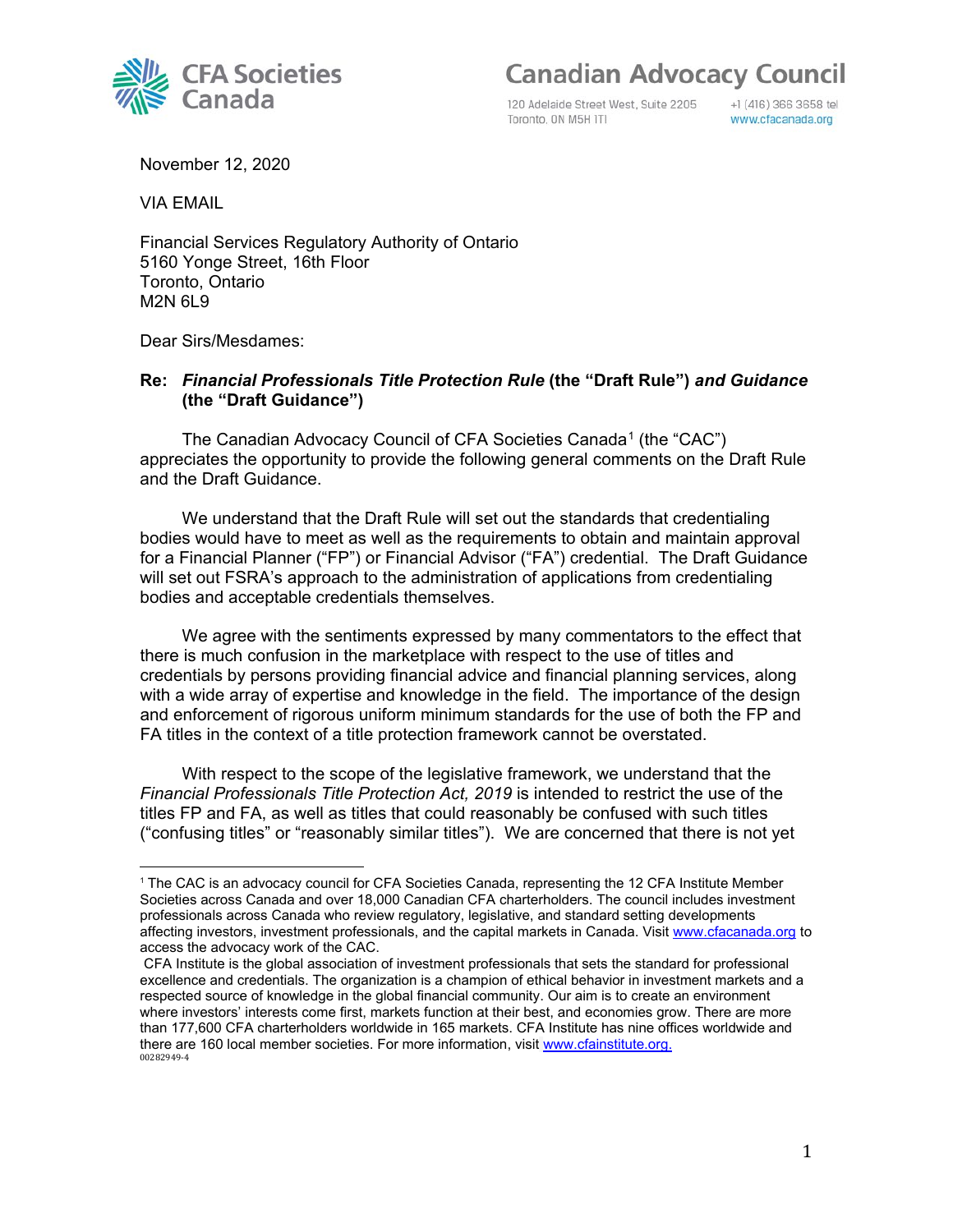

120 Adelaide Street West, Suite 2205 Toronto, ON M5H ITI

+1 (416) 366 3658 tel www.cfacanada.org

enough guidance on examples of confusing titles to help industry identify those that would not be permissible, and to clarify the scope of application for consumer and investor advocates. As examples, one could call themselves a "financial coach" or "wealth manager" and currently be unsure as to whether the legislative and regulatory framework would capture such titles as confusing titles. While we understand that any specific list of confusing titles would never be exhaustive, additional illustrative examples would be beneficial for both industry and consumer/investor advocates, as would information on whether FSRA plans to make available consumer guidance on confusing titles. Such guidance ideally would be made available alongside a registry of title users and listing of acceptable or exempted credentials/credentialing bodies, as noted below.

Similarly, the background information preceding the text of the Draft Rule indicates that upon the coming into force of the Draft Rule, no individual will be permitted to use the FP or FA titles without an approved credential. We believe this note should be expanded to refer to the FP, FA or reasonably similar titles (or words to that effect).

We note that the framework requires a credential holder to meet the conduct requirements and professional standards set out by the applicable credentialing body. FSRA may only take enforcement action where an individual uses the FP or FA title without holding an approved credential. It would be helpful for investors/consumers to have additional information about the types of enforcement actions and remedies that could be expected from any such action by FSRA.

In the background information it is noted that FSRA will develop a plan in relation to the oversight of those using an FP or FA title without authority to do so. FSRA currently expects that its supervisory approach will consist of complaints-based enforcement. We believe that FSRA's approach should be more proactive, as infractions of this nature might be easily observed through techniques such as automated social media or internet searches, and information exchange agreements with other regulatory bodies.

With respect to conduct requirements, the Draft Rule provides that the credentialing body must have the necessary expertise, resources, policies, procedures and administrative practices to effectively oversee the conduct of individuals holding approved credentials it has issued. We agree that this is a key responsibility for credentialing bodies, some of whom (as noted in the background information accompanying the Draft Rule) currently may not have a level of oversight, or investigative or disciplinary processes, appropriate for regulatory purposes. To avoid potential regulatory arbitrage, the minimum conduct requirements should be harmonized in the requirements for all credentialing bodies and acceptable credentials and should include a minimum acceptable duty of care to clients that is uniform across both titles and all users of credentials and credentialing bodies.

00282949-4 The Draft Rule would also require a credentialing body to maintain effective processes to adjudicate complaints from the public and enforce discipline, as well as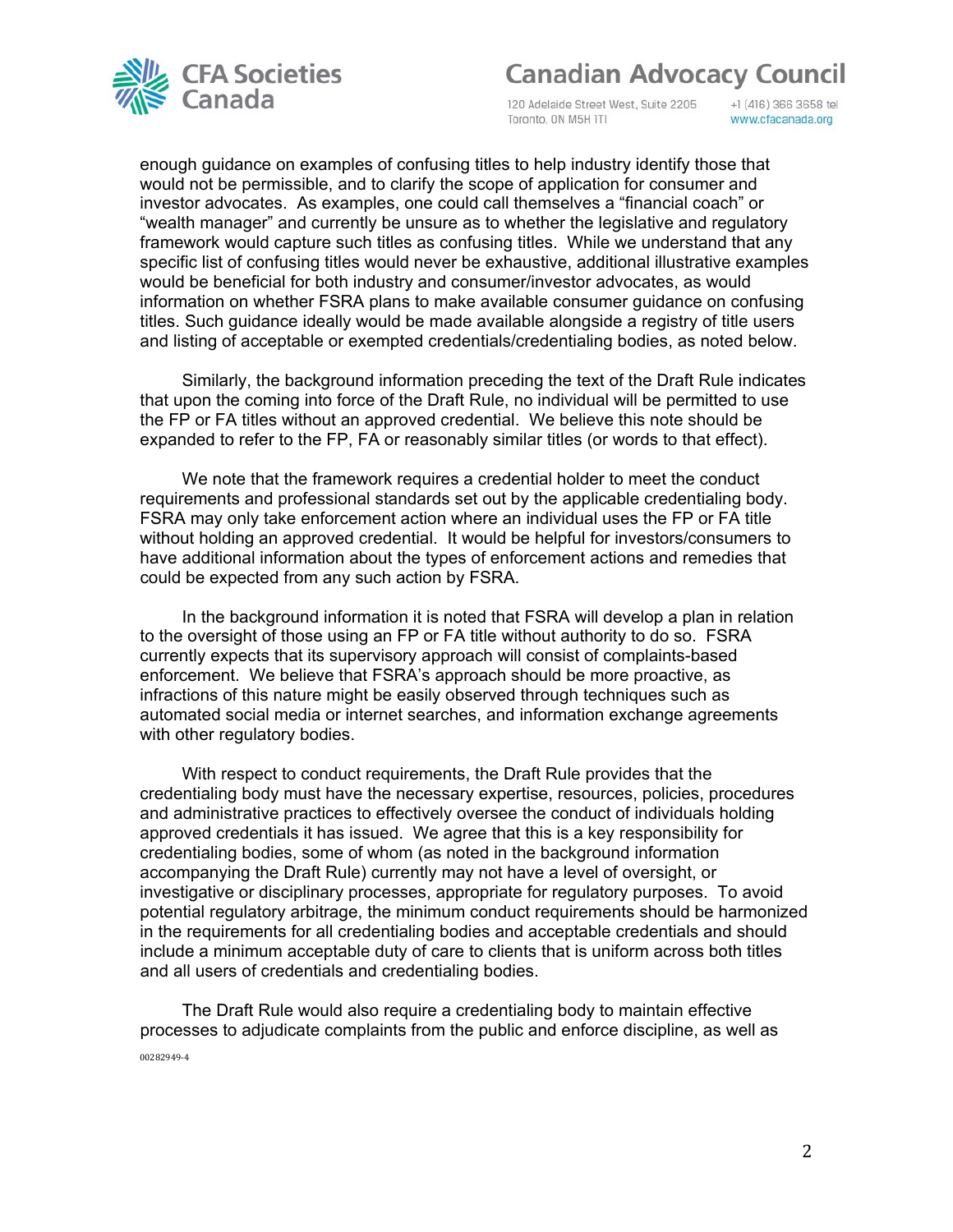

120 Adelaide Street West, Suite 2205 Toronto, ON M5H ITI

+1 (416) 366 3658 tel www.cfacanada.org

monitor and enforce the requirements of ss. 5(3) and 6(3) of the Draft Rule, which relate to ensuring FP and FA credential holders comply with a code of ethics and professional standards and continuing education requirements. To ensure fairness and consistent outcomes for the public, credentialing bodies should be expected to discharge these responsibilities to a level expected of a regulatory body.

In general, we agree with many of the stated FP and FA baseline competency profiles which establish benchmarks for technical knowledge, professional skills and competencies. We have the following suggested amendments relating to the profiles.

Under "Client Outcomes", there is a reference to confirming a client's risk profile, and it would be helpful to confirm that similar to the amended guidance provided in Companion Policy 31-103CP *Registration Requirements, Exemptions and Ongoing Registrant Obligations*, a client's risk profile includes *both* the client's risk tolerance *and* their risk capacity. We are also unclear about the expectations for the methodology of "confirming" a client's risk profile and would prefer a more comprehensive verb encompassing the generation, interpretation, and appropriate application of a client's risk profile in dispensing advice. Given the centrality of this concept in provision of financial advice, both FPs and FAs should have vigorous conversations with their clients in order to fully understand and assess their risk profile. The expectations communicated to them should not suggest it would be acceptable to perform a "check-the-box" exercise for risk tolerance. Persons holding the FP and FA credentials should understand several factors, and in particular the client's financial circumstances, to help assess their risk profile independent of any self-classification made by the client (assisted or otherwise).

In connection with the stated competencies for client outcomes, it would also be helpful to expand upon the expectation of gathering "sufficient" detailed personal and financial information about a client. If the intention is for FPs and FAs to collect *all relevant* information from their clients in order to determine that a financial plan or product is suitable for a client, that phrase may be better understood through the production of additional guidance and illustrative examples, ideally with reference to regulation and guidance from adjacent regulators in securities and insurance.

In addition, when providing either financial planning services or financial advice, an FP or FA, respectively, should be able to analyze and determine the appropriate asset allocation for their clients, as this is central to making almost any appropriate client recommendation. In general, the competencies outlined under client outcomes appear to be product-specific, and we believe those competencies should be broadened to be capable of application across relevant product lines such that all of a client's financial circumstances are taken into consideration. We are conscious of the regulatory burden that could be placed on FPs and FAs by various credentialing bodies and any regulators to which they are subject, and thus to the extent similar definitions and expectations are harmonized with adjacent regulators it could provide additional operational certainty to the individuals providing these financial services.

00282949-4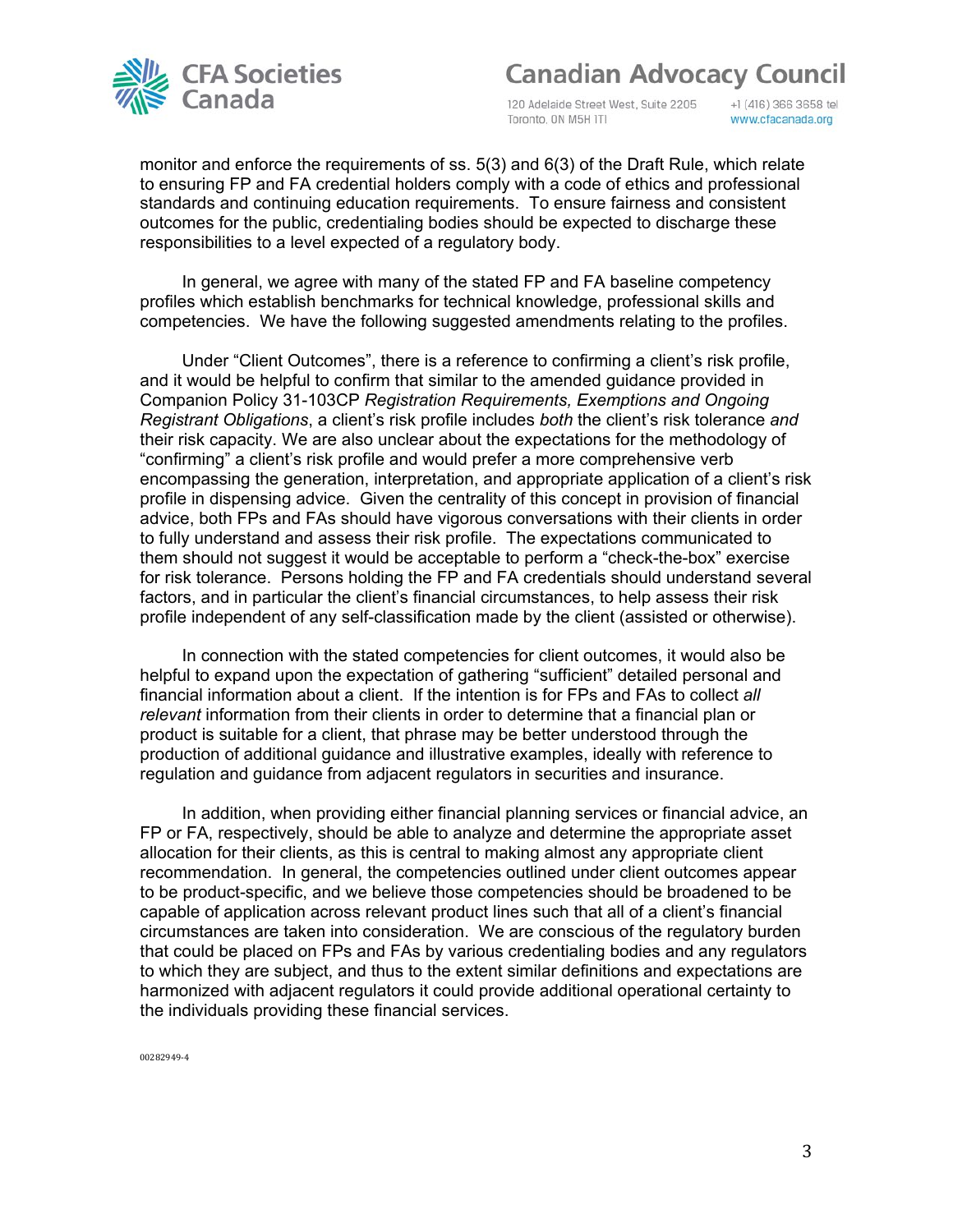

120 Adelaide Street West, Suite 2205 Toronto, ON M5H ITI

+1 (416) 366 3658 tel www.cfacanada.org

The stated competencies for ethics refer to an understanding of ethical practices and professional conduct in the financial services market, including identifying and managing conflicts of interest. While we agree that identifying and managing conflicts are important skills, additional guidance and expectations may be required to be provided by FSRA to help ensure that all material conflicts of interest that have been identified are in fact addressed in the best interest of the client of the FP/FA.

Specifically with respect to the FA competencies, it is noted that in order to provide suitable recommendations, FAs must have the ability to develop and present suitable financial and investment recommendations to retail clients, and the technical knowledge requirements refer to know-your-product requirements. It will be important for FSRA (and credentialing bodies by extension) to consider whether they should generally prohibit individuals from providing advice in areas or products with which they are not familiar. As is the case with other professional bodies, it is widely understood that it is not in the public interest that a professional performs activities for which they do not have the education or experience needed to perform the activity in a competent manner.

With respect to disclosure, we believe FP and FA title users should be required to disclose to their clients the recognized credential(s) that they hold, and direct questions to a FSRA-operated website with an FAQ and a public registry of acceptable (and, if applicable, exempted) credentials, the corresponding credentialing bodies, and individuals who hold one or more of these credentials.

The Draft Rule will require a credentialing body to maintain on its website a list of individuals holding approved credentials (including the type of credential) as well as information with respect to disciplinary action. Although all credentialing bodies will be listed on FSRA's website, potential clients may not be inclined to check on their FP or FA in more than one place. It might be more client-friendly and less burdensome to both industry and credentialing bodies for FSRA to set up and operate a central registry with accompanying FAQs, like what is currently available through the CSA website for securities registrants, which confirms an individual's status and whether they are subject to any terms and conditions, or like that which is operated by FSRA for insurance license holders in Ontario under the *Licensing Link* platform.

Key to the success of the new framework will be robust industry and consumer education campaigns to ensure investors/consumers and financial advice and financial planning professionals understand the meaning and purpose of the regulation and credentialing process, the recognized credentials and credentialing bodies, and the inscope and reasonably similar titles. We believe that FSRA should be responsible for any such educational initiatives to avoid potentially misleading, confusing, or inconsistent messaging if direct to consumer or direct to industry information were to be provided by the credentialing bodies themselves.

00282949-4